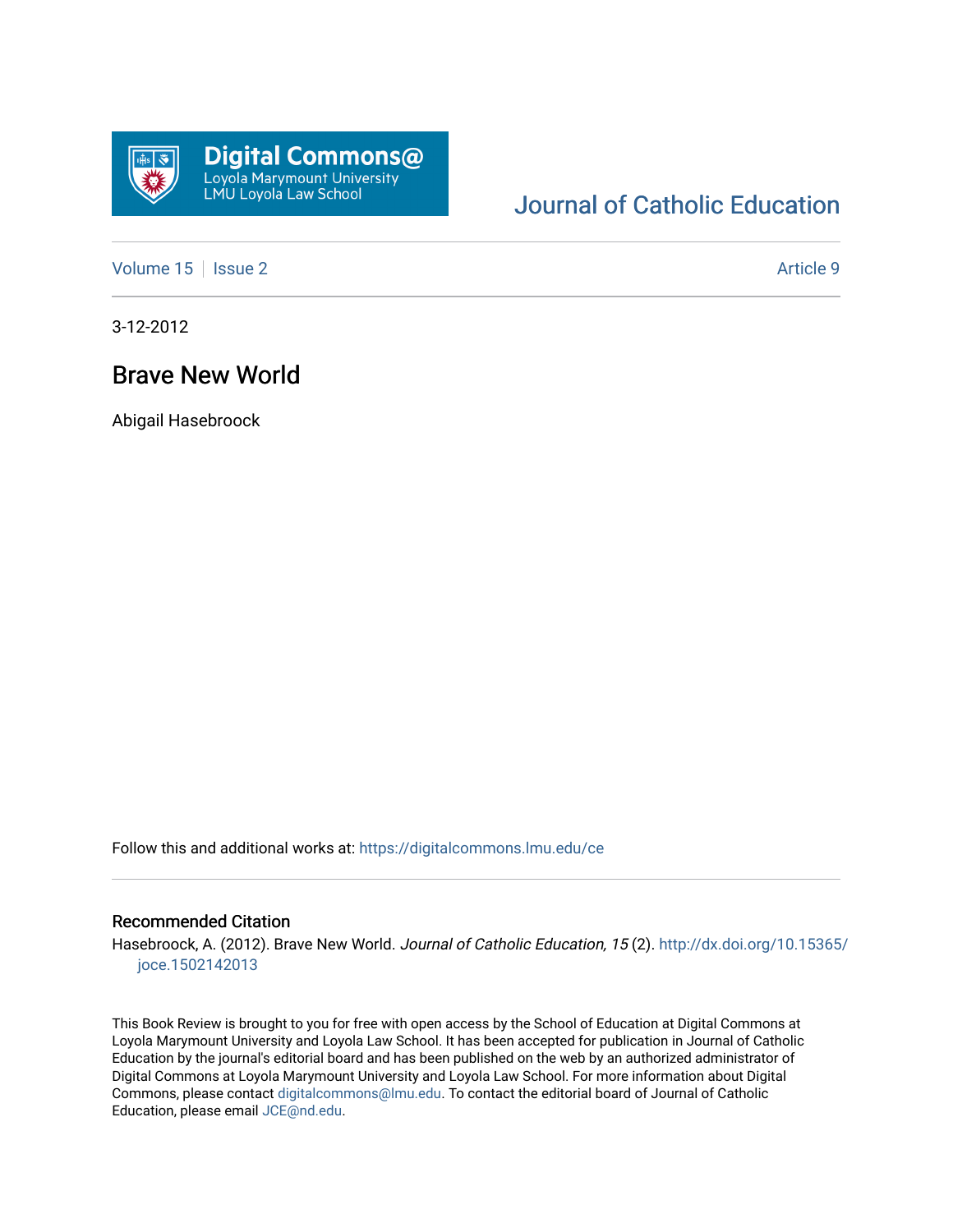### **Brave New World**

Aldous Huxley Harper Perennial Modern Classics, 2006 \$13.95, 259 pages

*Reviewed by Abigail Hasebroock*

n the 1965 *Declaration on Christian Education*, Pope John Paul VI stated,

I Men find that the remarkable development of technology and scientific investigation and the new means of communication offer them an opportunity of attaining more easily their cultural and spiritual inheritance and of fulfilling one another in the closer ties between groups and even between peoples. (Vatican Council II, 1965, n. 2)

The advent of science is both compelling and controversial; science allows us to preserve culture, history, and, in some cases, religious tradition, while also creating avenues for modern socialization and interaction. But what happens when science becomes perverse and triumphs over Christian morality? Aldous Huxley presents this futuristic dystopian society controlled by science, not virtue, in his 1932 novel *Brave New World*.

Approaching its 80th year of publication, *Brave New World* explores a potentially frightening reality that is not incomparable to our world today. This anniversary reprinting creates an opportunity for modern readers to revisit a novel that has poignant messages that may be used in Catholic secondary education classrooms. Set in the World-State, a peaceful global society, citizens of the city of London are focused solely on consumption of goods and hedonistic pleasure. The World-State appears to be a utopia, but 10 men control this dark society, precisely and measurably. The first belief of this society, the consumption of goods, was immortalized thanks to Henry Ford, the American inventor of the assembly line and mass production. Ford is a mythologized Christ figure for the society, to the point where the measurement of time is no longer A.D. (Anno Domini) but calculated as A.F. (After Ford). The sign of the cross has become the sign of the T, a gesture of remembrance for Ford's Model T car. Ford is so revered that the society is constructed around genetically bred humans who are conditioned to be of a certain intelligence and social class, who are also predetermined to fulfill certain occupational needs.

*Catholic Education: A Journal of Inquiry and Practice*, Vol. 15, No. 2, March 2012, 364-367 © Trustees of Boston College.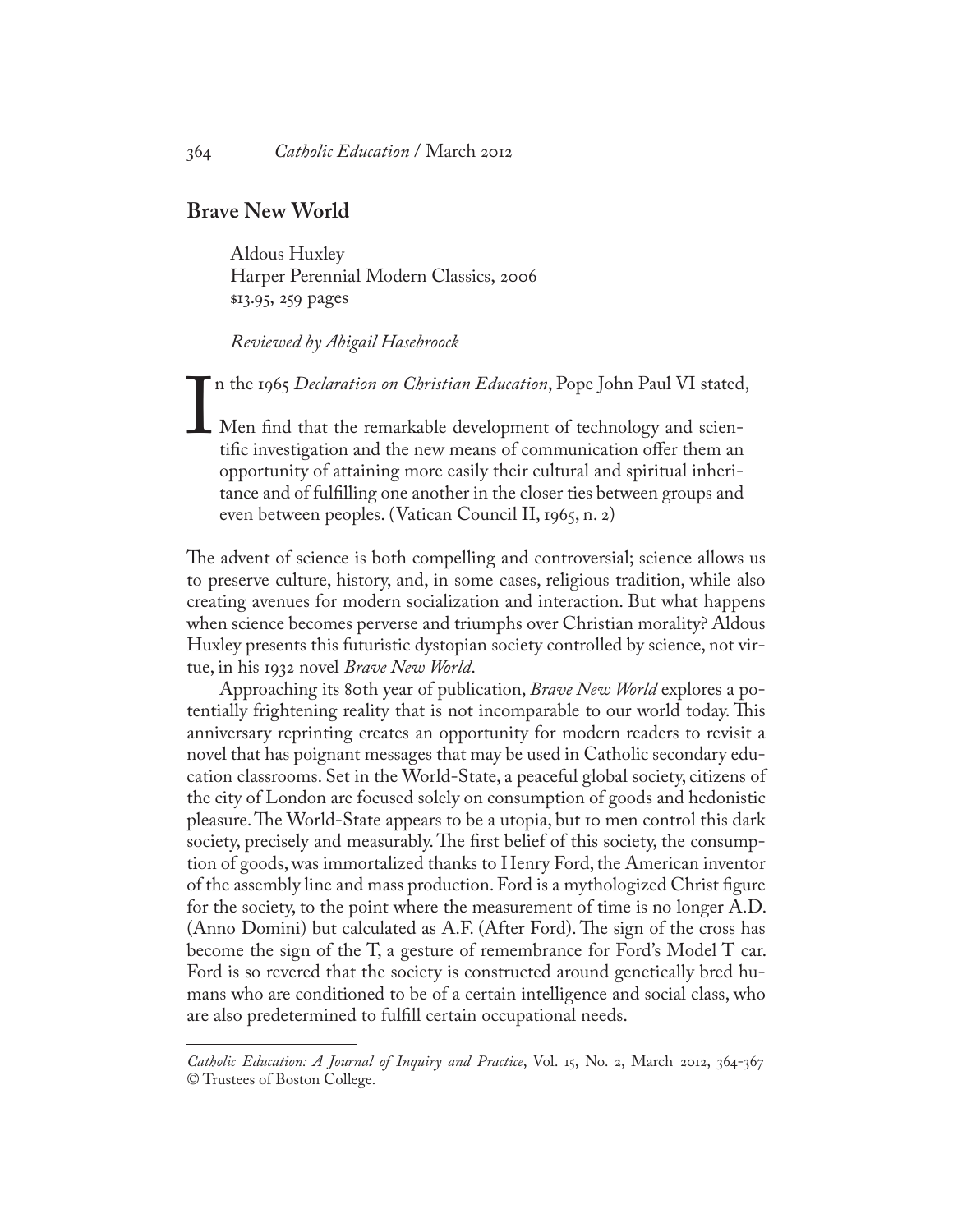Consequently, as humans are decanted in a lab, the concept of family disappears—there are no mothers or fathers, and the idea becomes an obscenity in an effort to have complete loyalty to the State. Pregnancy is regarded as a crime and an ailment because it never happens. Since no one can get pregnant, there is no monogamy, and promiscuity becomes an understood virtue. Children learn their "moral education" through a process called hypnopaedia, or sleep teaching, in which they hear repeated phrases like "Everyone belongs to everyone else," and "Science is everything." Each facet of life is so precisely controlled that the people are never exposed to original thinking or creative expression.

The effects of such rigorous conditioning have serious psychosomatic effects on the people. Humans are taught to enjoy everything in common, because "solitude breeds instability." Men and women regularly attend the feelies, films that engage all senses, rather than build unique interpersonal relationships. When the humans feel overwhelmed, they take a hallucinogen called soma that allows them to enter a dream-like holiday, and return from tranquility without the side effects of a hangover. Humans rely so steadfastly on soma that they barely participate in their own reality. They are disillusioned and unaware of the ways in which the leaders are manipulating them. That is, all except for Bernard Marx.

Bernard Marx, a specialist in sleep teaching, is a highly intelligent member of the elite class, but is small in stature and considered to be deformed. He enjoys being alone and dislikes sports, which makes him unpopular among the women. He is relatable because of his individuality and nonconformity, and readers root for him to be the catalyst for change. Initially, Bernard seems appeased with his different nature, but it is slowly revealed that he is affected by his non-acceptance. Bernard realizes the faux pas in human conditioning and desperately wishes to do something to gain popularity.

Bernard and his pseudo-love interest, Lenina Crowne, travel to a "savage reservation" in Sante Fe, North America. This savage reservation is an isolated territory surrounded by electrical fences, and is strictly for those who are not born in the utopia. Interestingly, Huxley presents the savages as comparable to Navajo Indians in appearance, social organization, and the unfortunate addiction to alcohol. Huxley's commentary on Christianity is paradoxical here because the reservation is for outcasts plagued by various indecent diseases; however, amongst this unhappy, imperfect society are strong remnants of a recognizable form of Christianity in the crucifix, an image of an eagle, and a notable sense of community. There Bernard meets a young savage named John,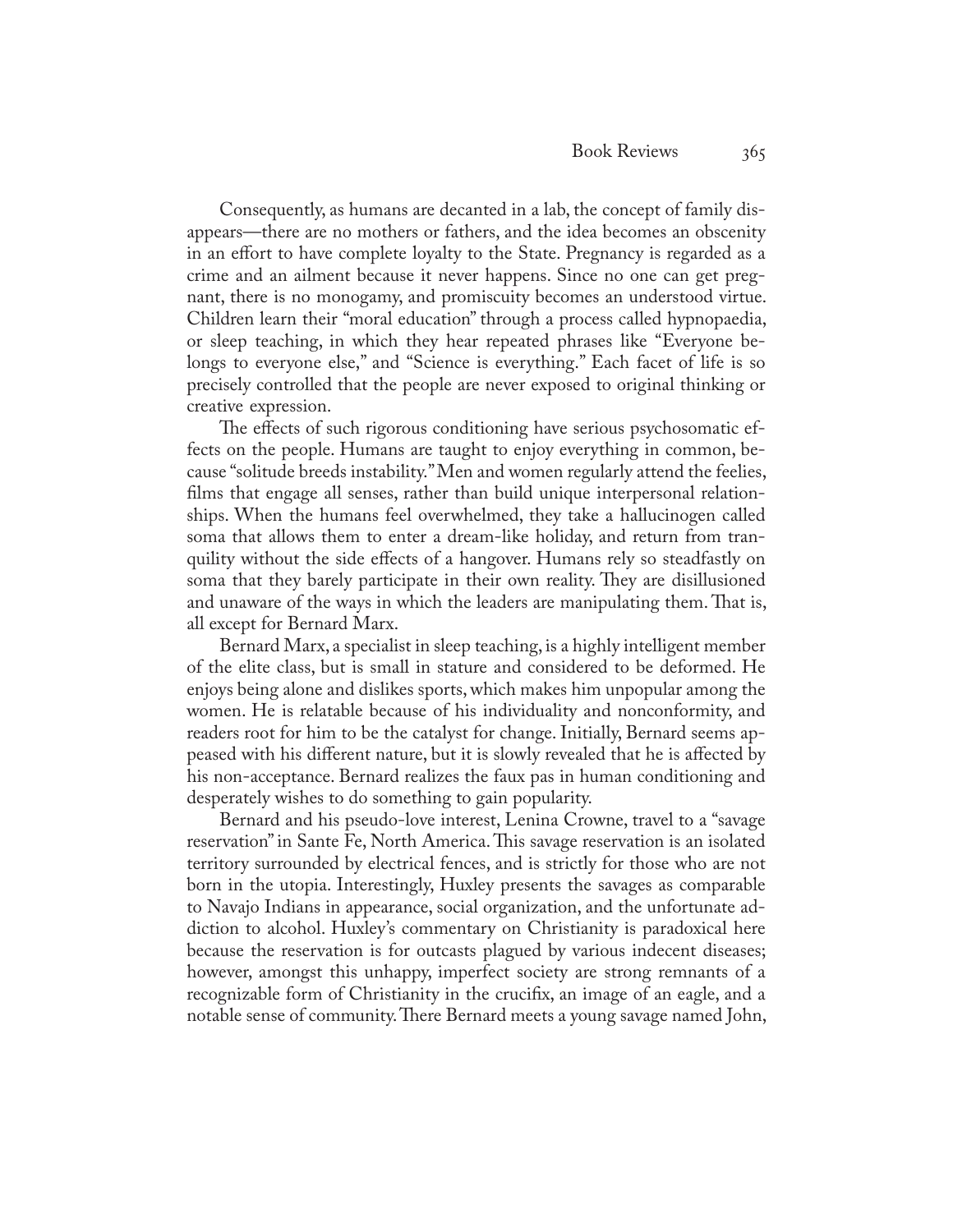who has a strong sense of morality and a peculiar interest in Shakespeare. When Bernard learns of John's tumultuous upbringing, he decides to bring both John and his mother, Linda, back to the utopia in London. When the savages enter the brave new world, the society becomes upset and drastic actions are taken to ensure stability.

Other parodies of Christianity emerge when Bernard takes part in a solidarity service, similar to a modern prayer service. A group of six men and women sing hymns and take communion of soma, rather than wafers and wine. The frenzy rises until the group collapses into a rapturous debauchery, except that Bernard does not fully connect in this moment. He has the ability to question, to probe deeply, and realizes how dishonest his actions are, exhibiting qualities of an earnest Christian. One must wonder how Bernard acquired his social awareness despite extensive conditioning, and whether we today are victims of mental conditioning or capable of rationalizing in our own way.

There is no question which side Huxley falls on in the debate between science and religion. The cost of a utopian world with no war, poverty, disease, or social unrest is too great; by using science as an instrument of power, humans misused biology and psychology to achieve peace. Humans had to give up love, art, religion, and history as a consequence. Ultimately, humans gave up their freedom, and they never grew or changed. Each person lost their individual identity amid a materialistic, fast-paced world.

Despite the potential abuses of science, Pope Paul VI iterated, "children and young people must be helped, with the aid of the latest advances in psychology and the arts and science of teaching, to develop harmoniously their physical, moral and intellectual endowments" (Vatican Council II, 1965, n. 6). To an extent, this is the primary essence of *Brave New World*, as individuals are subject to the latest scientific advancements and nurtured physically, taught morally, and prescribed intellectually. However, Pope Paul VI believed that science should help the youth form a unique identity, which is contrary to the applications of psychology in *Brave New World*. Science, properly combined with education, can produce individuals with a strong conscience and moral values, but it is clear that these ideas are distorted and adversely modified in the World-State. The authors of education, according to the *Declaration of Christian Education*, are the family, community, and Church; none of these are positively present in *Brave New World.* Lastly, an education should foster the ability to judge rightly, inquire, have dialogue, and live altruistically; yet it is clear that choice is not an option for the citizens of London.

The advancement of science in *Brave New World* manipulated Christian